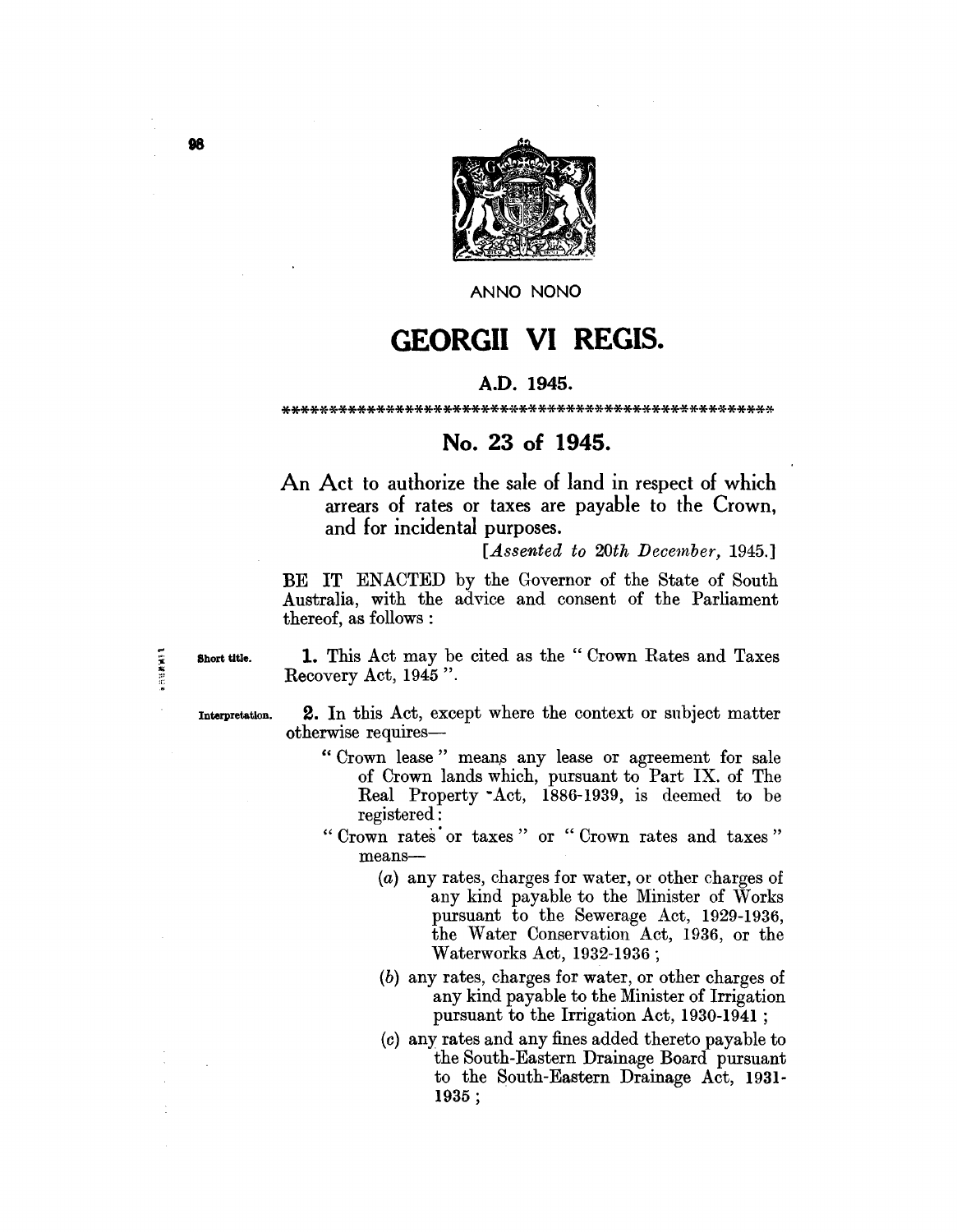- (d) any tax payable to the Commissioner of Taxes pursuant to the Land Tax Act, 1936-1942;
- (e) any rates or penalties on rates payable to the Commissioner of Taxes pursuant to the Phylloxera Act, 1936:
- " Crown rating or taxing authority" includes the Minister of Works, Minister of Irrigation, the South-Eastern Drainage Board, and the Commissioner of Taxes:
- " land" includes any interest in land created by a Crown lease:
- " Minister " means the Minister of Lands:
- "registered proprietor" includes a person who is entered in the Register of Crown Leases as the holder of a Crown lease.

3. (1) In any case where any Crown rates or taxes (whether  $_{\text{Minkter }o}^{\text{notice to}}$ becoming due before or after the passing of this Act) in respect usbility of of any land have been due and owing for not less than three rates or taxes. years; the Crown rating or taxing authority to which the Crown rates or taxes are payable may by notice in writing given to the Minister, request the Minister to exercise the powers conferred upon him by this Act for the purpose of recovering the Crown rates and taxes payable in respect of the land.

(2) The Minister shall thereupon ascertain whether any other Crown rates or taxes (whether becoming due before or after the passing of this Act) are due and payable in respect of the land, and shall exercise the powers given by this Act for the recovery of all the Crown rates and taxes payable in respect of the land.

**4.** (1) For the purpose aforesaid the Minister shall have  $\frac{Power\ of_{Minter}^{Minter} \cdot E}{Minter}$  the following powers :-

- 1. Power to sell the said land:
- II. Power to transfer or convey the land sold.

(2) The said power of sale shall include-

- (a) a power to sell the land or any part thereof either together or in lots by public auction or by private contract subject to such terms and conditions with respect to the payment of the purchase money or any other matter (including power to fix a reserve) as the Minister thinks fit ;
- (b) power to vary any contract of sale and to buy in at any auction ;

99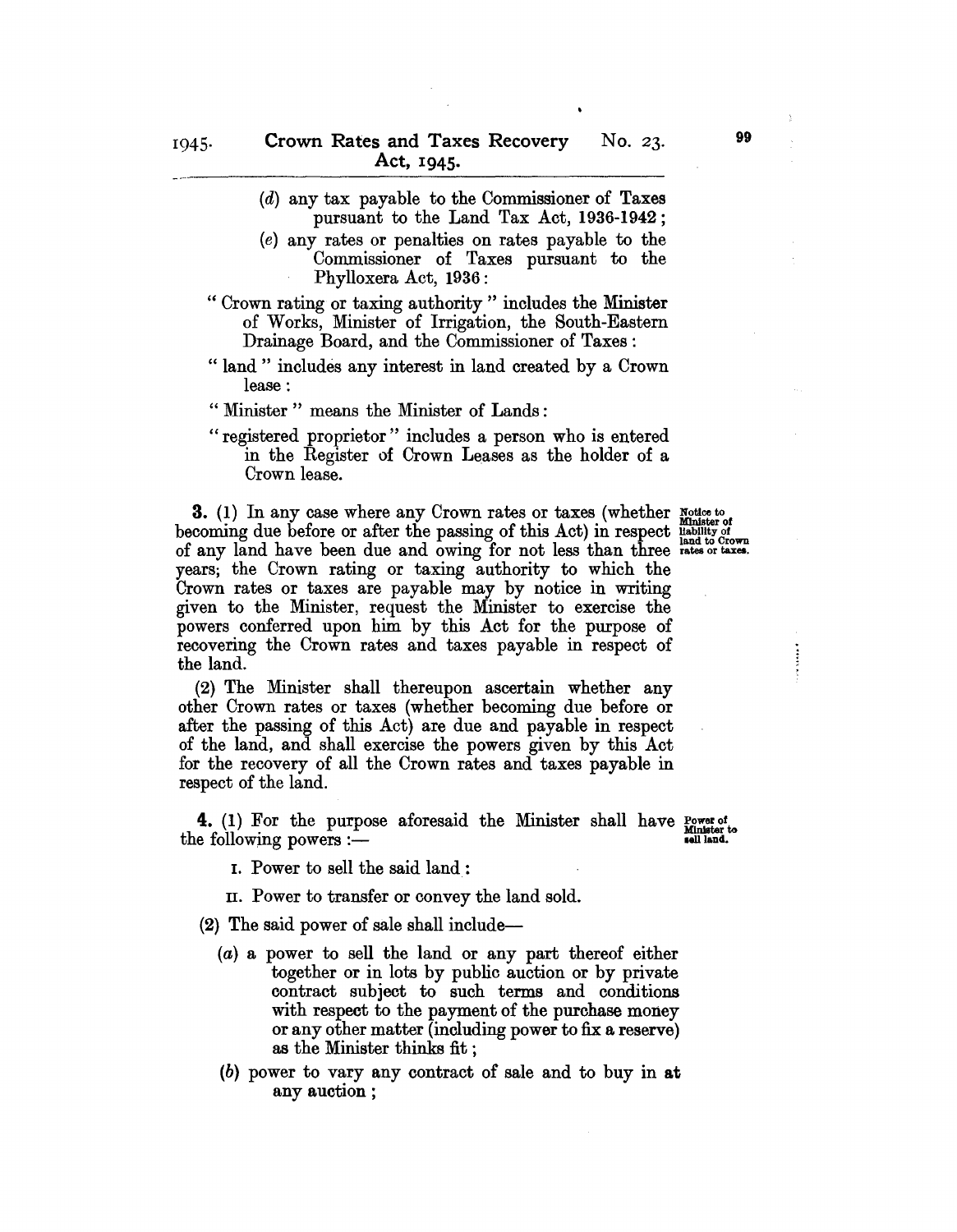- (0) power to rescind any contract for sale and to resell without being answerable for any loss occasioned thereby;
- (d) power to make such streets and roads and to grant such easements of right-of-way or drainage over the same as the circumstances of the case may require and the Minister thinks fit :

Provided that the land shall not be sold by private contract unless and until the land has been first offered for sale by public auction.

**NEGRETI** 

 $\frac{\text{conditions for}}{\text{excess of side}}$  5. (1) The Minister shall not exercise the power of sale conferred by this Act unless and until notice requiring payment. of all Crown rates and taxes owing in respect of the land has been-

- (a) in the case of land under The Real Property Act, 1886-1939, served on the person registered as the proprietor in fee simple thereof or as. the proprietor of a Crown lease thereof by being delivered to him or by being sent in a registered letter posted to him at any address stated as his place of abode or business in any recent letter or document received from him by any Crown rating or taxing authority or at his usual or last known place of abode or business;
- (b) in the case of land not under The Real Property Act, 1886-1939, served on the owner in fee simple thereof or on the person appearing by the last memorial relating to the land in the office of the Registrar-General to be seised of the fee simple thereof, by being delivered to him or by being sent in a registered letter posted to him at any address stated as his place of abode or business in any recent letter or document received from him by any Crown rating or taxing authority or at his usual or last known place of abode or business; and
- (c) served on every person appearing by the register book or any memorial in the office of the Registrar-General to have any estate or interest in the land by being delivered to him or by being sent in a registered letter posted to him at any address stated as his place of abode or business in any recent letter or document received from him by any Crown rating or taxing authority or at his usual or last known place of abode or business.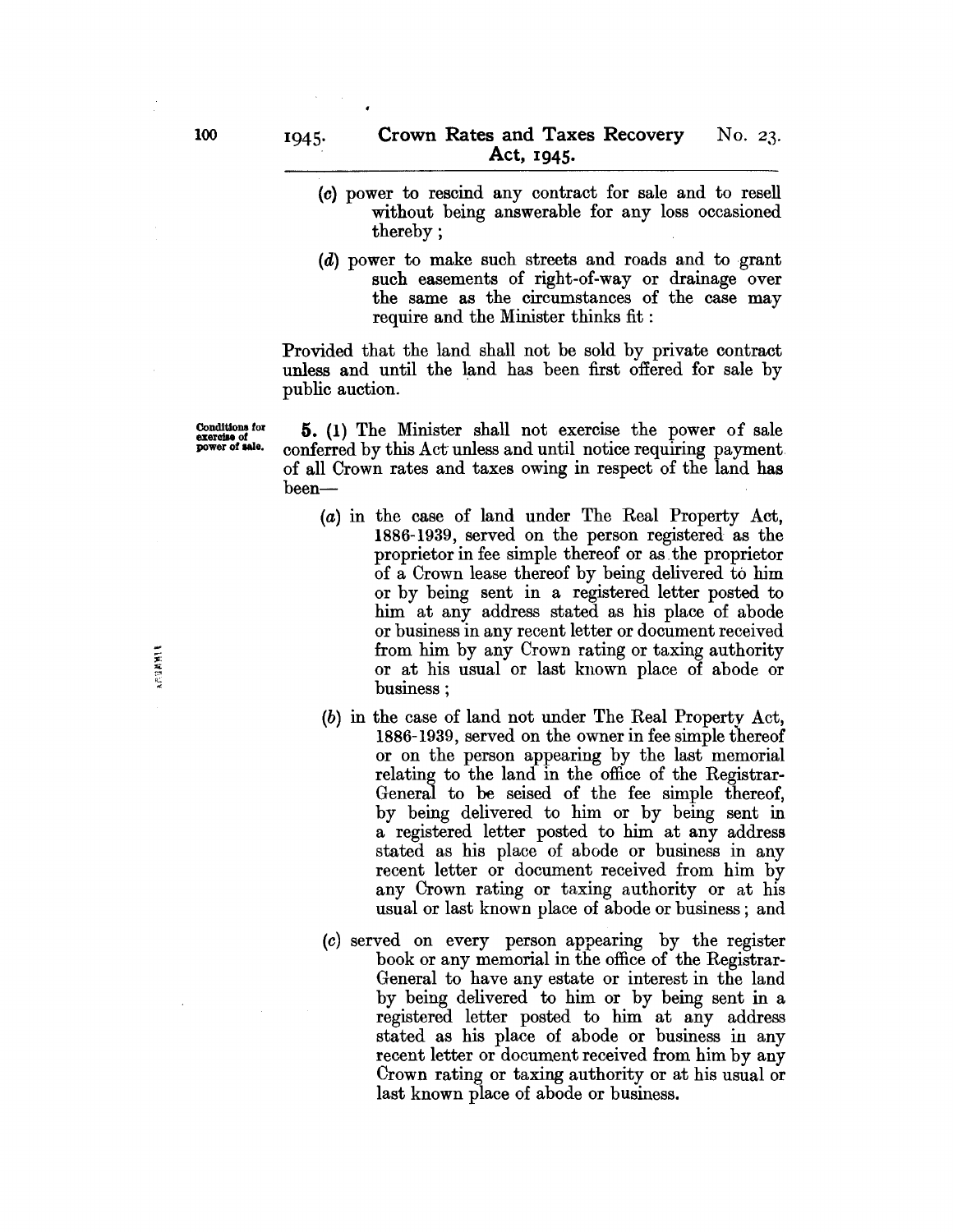(2) If in the case of any person required by this section to be served, no such address is known, notice requiring payment shall be served on that person by being advertised once in a newspaper circulating in the neighbourhood of the land, and once in the *Gazette.* It shall be competent to include in any such notice lands belonging to more than one owner. Any such notice may be in the form No.1 in the schedule, or in a form to the like effect.

- **6.** (1) Every such notice requiring payment shall-
	- (a) be in writing and be dated and signed by the Director of Lands;
	- (b) specify the total amounts owing in respect of Crown rates and taxes of which payment is required;
	- (c) specify the land in respect of which the Crown rates and taxes are owing by a sufficient description of the land and the name of the registered proprietor in fee simple or the person seised of the fee simple thereof or of the registered proprietor of the Crown lease thereof; and
	- (d) include a statement that in default of payment of the amounts therein specified, the land will be offered for sale by public auction after the expiration of three months from the date of notice at a time appointed by the Minister.

(2) Subject to subsection (2) of section 5, every such notice may be in the form No.2 in the schedule. or in a form to the like effect.

7. The Minister shall appoint a time not less than three  $\frac{1}{100}$  for sale by months and not more than twelve months from the service of  $\frac{1}{100}$  for sale by the notices required by section 5 at which the iand may be offered for sale by public auction.

- **8.** (1) The sale shall be advertised—
	- $(a)$  twice at least in a newspaper circulating in the neighbourhood of the land;
	- *(b)* once at least in the *Gazette;*
	- (c) by such further and other means (if any) as in the circumstances the Minister considers reasonable and proper.

(2) Every such advertisement shall contain a sufficient description of the land and any improvements thereon (if any).

(3) In the advertisement it shall be competent to include lands belonging to more than one owner.

Advertisement<br>of sale.

Contents of notice.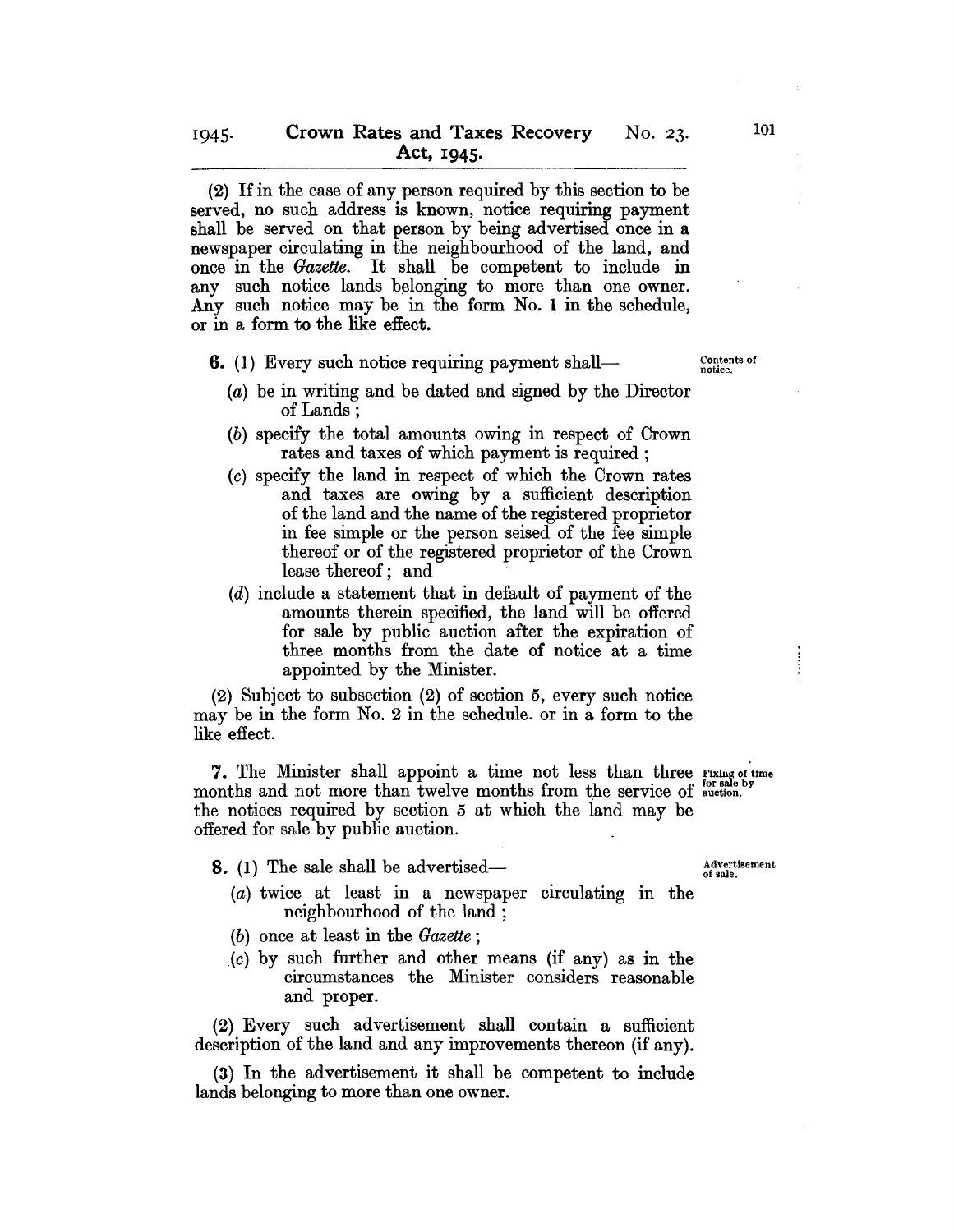Combination of aIllanda of lame owner.

Right to pay<br>Crown rates<br>and taxes.

Power of<br>Minister to convey land.

9. If Crown rates or taxes are owing in respect of more than one piece of land in the name of the same owner, all the Crown rates and taxes so owing and all the said lands may be set forth in one notice requiring payment and in one advertisement of sale.

10. Up to the time of the actual sale of any land for nonpayment of Crown rates or taxes any person having any estate or interest in the land may pay all Crown rates and taxes then in arrear, and the costs then incurred, and thereafter the proceedings shall be stayed.

11. The Minister exercising the power of sale conferred by this Act shall have power by transfer (where the land is under The Real Property Act, 1886-1939), and by deed (where the land is not under The Real Property Act, 1886-1939), to transfer or convey an indefeasible estate in fee simple in the land sold or where the land sold is comprised in a Crown lease the interest in the land created by the Crown lease, free in all cases from any mortgage, lease (other than the Crown lease), tenancy, encumbrance or charge.

12. A transfer or conveyance expressed to be in exercise of the power of sale conferred by this Act shall, if accompanied by a statutory declaration by the Director of Lands that the provisions of this Act have been complied with, be accepted by the Registrar-General as sufficient evidence that the power of sale has been duly exercised.

13. (1) Where the land sold is under The Real Property Act, 1886-1939, the transfer shall, after payment to the Minister of the purchase money payable and of the necessary fees and charges for the stamping and registration of the transfer, be executed by the Minister and shall be in the form No.3 in the schedule, or in a form to the like effect. The Minister shall forthwith after the execution thereof cause the memorandum of transfer to be forwarded to the Registrar-General together with the appropriate fees and charges.

 $(2)$  Where the land sold is not under The Real Property Act, 1886-1939-

- (a) the conveyance shall, after payment to the Minister of the purchase money payable and of the necessary fees for stamping the conveyance and the other fees and charges necessary to be paid as provided by subsection (3), be executed by the Minister;
- (b) the Minister shall forthwith after the execution thereof cause the conveyance to be forwarded to the Registrar-General, together with the appropriate

Statutor<del>y</del><br>declaration.

(月陰異病)

Duties of Minister and Registrar<br>General.<br>.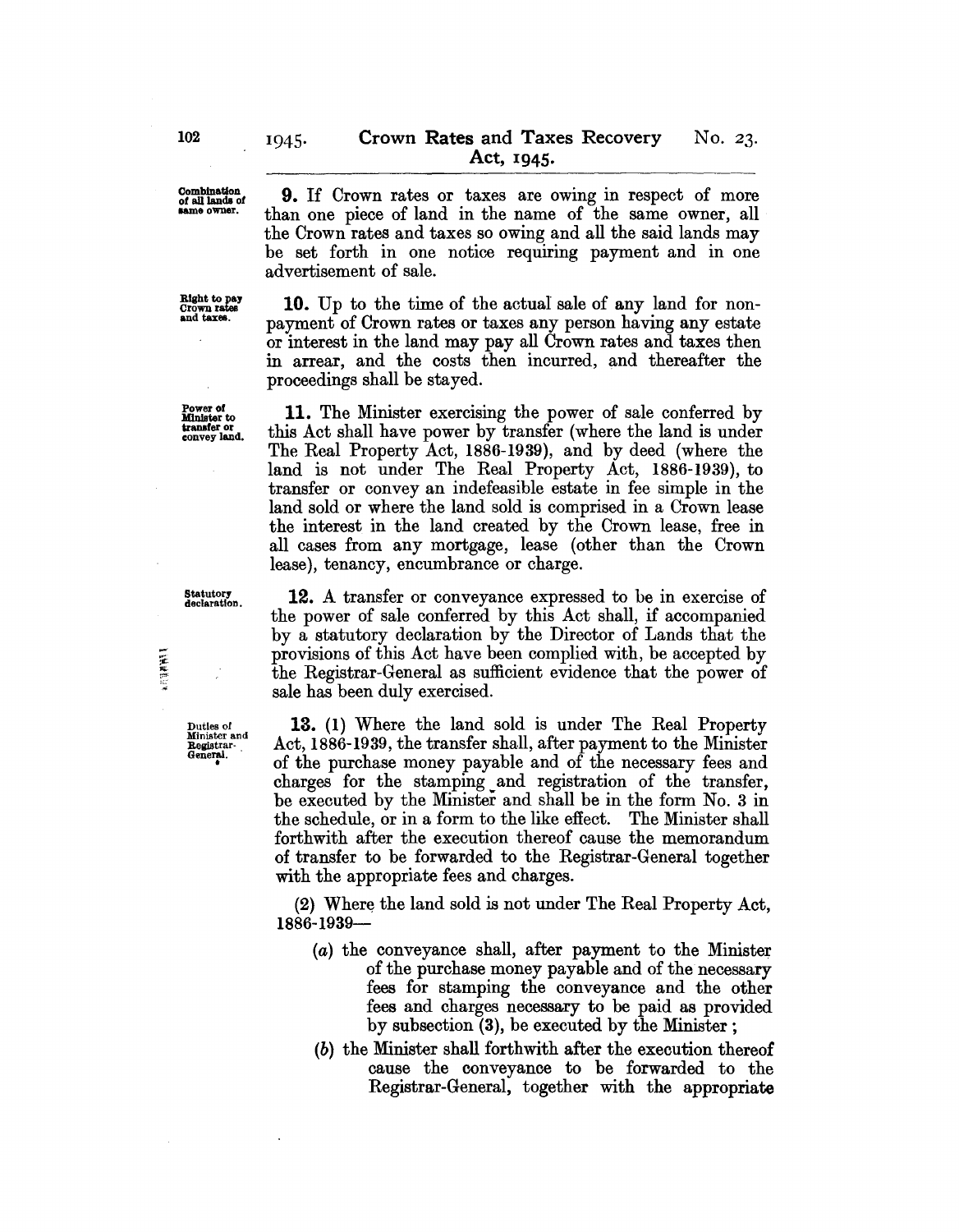fees and charges and together with a request in . writing to the Registrar-General to issue to and in the name of the purchaser, a certificate of title under The Real Property Act, 1886-1939, for the said land.

(3) The Registrar-General shall, on receipt of any such conveyance and request and upon payment of such fees and charges as would have been payable if the request had been an application to bring the land conveyed under The Real Property Act, 1886-1939, and without any further evidence of title or the necessity of publishing any notice of the said request, forthwith issue to the purchaser a certificate of title as aforesaid.

Before issuing a certificate of title as aforesaid the Registrar-General may require the Director of Lands to deposit with him a plan or map of the land conveyed, as if the request had been an application to bring the land conveyed under The Real Property Act, 1886-1939.

(4) Notwithstanding the provisions of The Real Property Act, 1886-1939, but subject to subsection (5), the registration of a memorandum of transfer as aforesaid or issue of a certificate of title as aforesaid shall, when the land transferred is not comprised in a Crown lease, vest in the purchaser an indefeasible estate in fee simple in the land free from any mortgage, lease, tenancy, encumbrance or charge and shall, when the land transferred is comprised in any Crown lease, vest in the purchaser the interest in the Crown lease free from any mortgage, other lease, tenancy, encumbrance, or charge. 'Vhere any transfer or conveyance is made in professed exercise of the power of sale conferred by this Act, the title of the purchaser shall not be impeachable on the ground that no case had arisen to authorize the sale or that due notice was not given or that the power was otherwise improperly or irregularly exercised; but any person damnified by an unauthorized or improper or irregular exercise of the power shall have his remedy in damages against the Minister.

(5) If .any land so sold is comprised in a limited certificate of title within the meaning of the Heal Property (Registration of Titles) Act, 1945, and issued pursuant to that Act, the Hegistrar-General may, before issuing therefor an ordinary certifioate of title within the meaning of that Act, require the deposit of such plans of survey or otherwise as he deems necessary.

(6) If any land so sold is comprised in a Crown lease and any copy thereof is not produced to the Registrar-General with the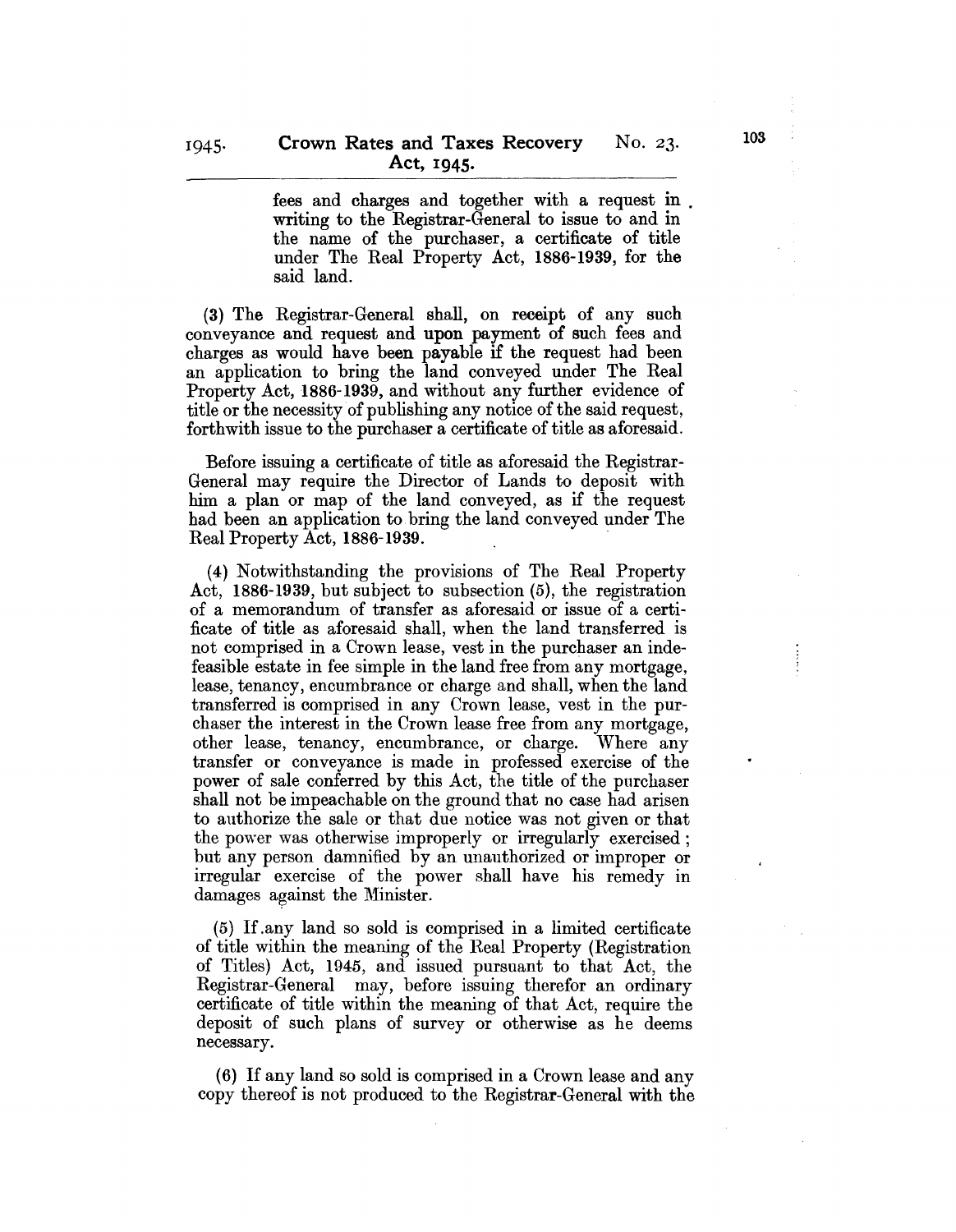memorandum of transfer, the Registrar-General may issue a . provisional copy of the Crown lease which shall be valid and effectual for all purposes as if it were the original Crown lease.

Application of 14. The money received by the Minister arising from the purchase money. sale shall be held by the Minister to be applied as follows :-

- Firstly, in payment of the costs, charges, and expenses properly incurred by the Minister as incidental to the sale or any attempted sale or otherwise;
- Secondly, in discharge of all Crown rates or taxes due to any Crown rating or taxing authority in respect of the land and, if the land sold is comprised in a Crown lease, in payment of all rent, principal and interest due and payable to the Crown under the Crown lease;
- Thirdly, in discharge of all rates levied under the Local Government Act, 1934-1941, and due to any municipal council or district council in respect of the land;
- Fourthly, in discharge of any mortgages, encumbrances, and charges whether registered. or not, according to their respective priorities at law, so far as the same can be ascertained by the Minister; and
- Fifthly, in payment of the residue of the money within twelve months after the receipt thereof to the registered proprietor of the land or to the owner in fee simple of the land or into the Supreme Court under the provisions of section 47 of the Trustee Act, 1936,

and thereafter any money so paid into court shall be subject to the provisions of the said Act so far as the same are applicable; but any petition, claim, sait, or action for or in respect of any such moneys shall be presented within six years after payment as aforesaid of the residue into the Supreme Court, and after the expiration of the said period all moneys then in the Supreme Court to the credit of the particular trust concerned shall, if there is no such petition, claim, suit, or action pending or any order of the Supreme Court to the contrary, be paid into and form part of the general revenue of the State.

15. The receipt in writing of the Minister or the Director of Lands shall be a sufficient discharge for any money paid on the exercise of the power of sale conferred by this Act, and a person paying the same to the Minister shall not be concerned to inquire whether any money remains due to any Crown rating or taxing authority or to any municipal council or district council for Crown rates or taxes or other rates in respect of the land sold.

Receipt of<br>Minister or<br>Director of Lands a discharge.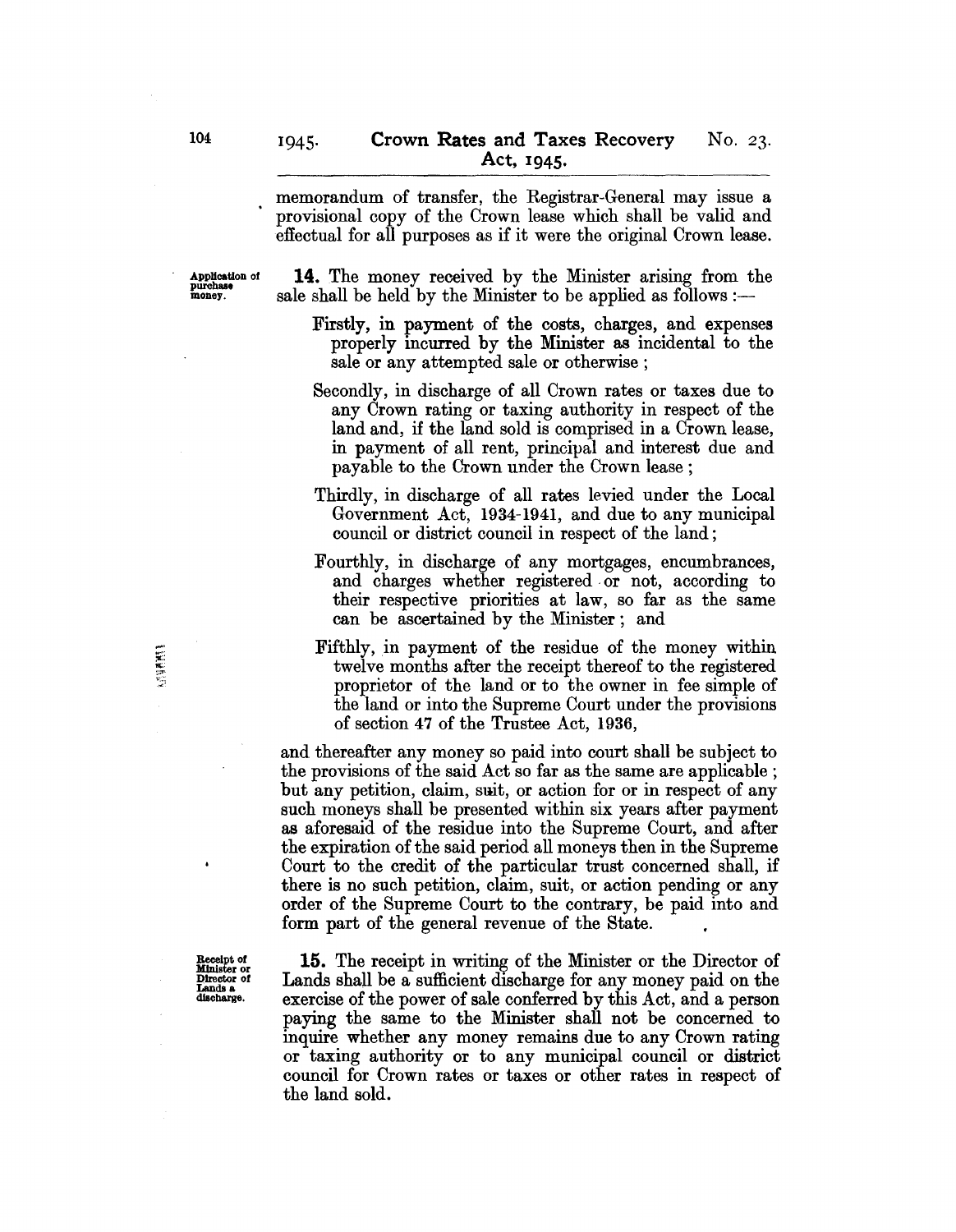16. (1) If any land (other than land comprised in a Crown where no bid lease) is offered for sale pursuant to this Act, but no bid is  $_{\text{bid at auction}}^{\text{or no sufficient}}$ made for the land at the auction or no bid equal to the amount of the Crown rates and taxes payable in respect of the land is made for the land at the auction, the Minister shall have power by transfer (where the land is under The Real Property Act, 1886-1939), and by deed (where the land is not under The Real Property Act, 1886-1939) to transfer or convey the land to the Minister.

(2) Where the land is under The Real Property Act, 1886- 1939, the transfer shall be executed by the Minister and shall be in the form No. 4 in the schedule, or in a form to the like effect.

(3) Where the land is not under The Real Property Act, 1886-1939-

- (a) the conveyance shall be executed by the Minister;
- (b) the Minister shall forward the conveyance to the Registrar-General together with a request in writing to the Registrar-General to issue to and in the name of the Minister, a certificate of title under The Real Property Act, 1886-1939, for the said land.

The Registrar-General shall, on receipt of any such conveyance and request, and without any further evidence of title or the necessity of publishing any notice of the said request, forthwith issue to the Minister a certificate of title as aforesaid. Before issuing any certificate of title as aforesaid, the Registrar-General may require the Minister to deposit with him a plan or map of the land conveyed, as if the request had been an application to bring the land conveyed under The Real Property Act, 1886-1939.

(4) A transfer or conveyance expressed to be in exercise of the power conferred by this section shall, if accompanied by a statutory declaration by the Director of Lands that the provisions of this Act have been complied with, be accepted by the Registrar-General as sufficient evidence that the power has been duly exercised.

(5) Notwithstanding the provisions of The Real Property Act, 1886-1939, but subject to subsection (7), the registration of a memorandum of transfer as aforesaid or issue of a certificate of title as aforesaid shall vest in the Minister an indefeasible estate in fee simple in the land free from any mortgage, lease, tenancy, encumbrance, or charge.

(6) No transfer or conveyance made in professed exercise of the power conferred by this section shall be impeachable on the ground that no case had arisen to authorize the exercise of the power or that due notice was not given or that the power was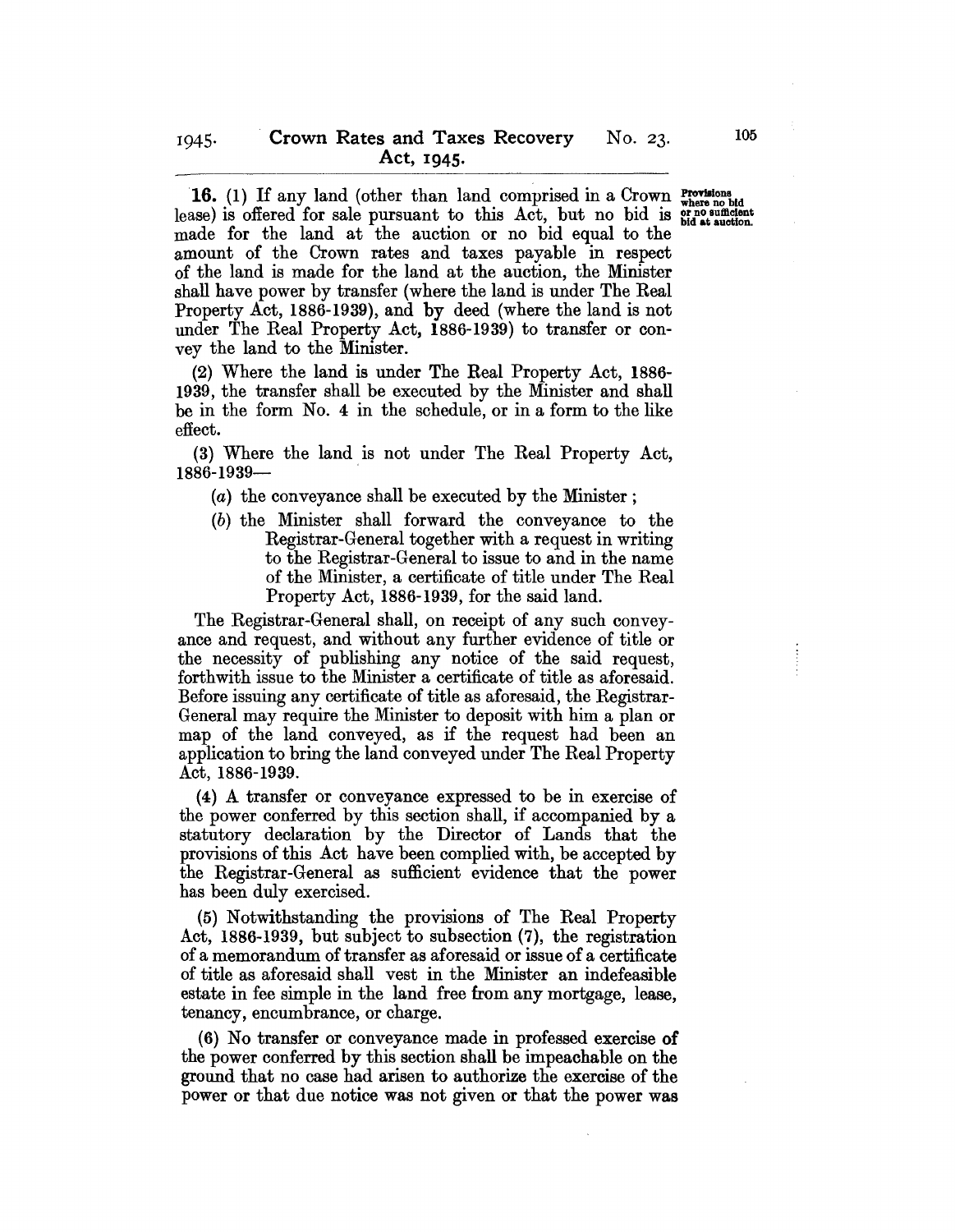otherwise improperly or irregularly exercised, but any person damnified by an unauthorized or improper or irregular exercise of the power shall have his remedy in damages against the Minister.

(7) If the land so transferred is comprised in a limited certificate of title within the meaning of the Real Property (Registration of Titles) Act, 1945, and issued pursuant to that Act, the Registrar-General may, before issuing therefor an ordinary certificate of title within the meaning of that Act, require the deposit of such plans of survey or otherwise as he deems necessary.

(8) Any land vested in the Minister pursuant to this section may be disposed of by the Minister in such manner as he thinks fit.

Provision where insufficient bid made for Crown lease.

**MARK** 

17. (1) If any land comprised in a Crown lease is offered for sale pursuant to this Act but no bid is made for the land at the auction or no bid equal to the total of the amount of the Crown rates and taxes payable in respect of the land and the amount of any rent, principal, or interest due and payable to the Crown under the Crown lease is made, the Minister, notwithstanding the provisions of any other Act, may direct in writing that the Crown lease is cancelled.

(2) The Minister shall cause a copy of the direction aforesaid to be given to the Registrar-General who shall cancel the Crown lease by inscribing thereon "Cancelled pursuant to the provisions of section 17 of the Crown Rates and Taxes Recovery Act, 1945", and, notwithstanding the provisions of The Real Property Act, 1886-1939, the land shall thereupon be deemed to be Crown lands free from any mortgage, lease, tenancy, encumbrance, or charge and shall be dealt with as Crown lands under the Crown Lands Act, 1939-1944.

(3) If any Crown lease is cancelled in professed exercise of the powers conferred by this section, the cancellation shall not be impeachable on the ground that no case had arisen to authorize the exercise of the power or that due notice was not given or that the power was othenvise improperly or irregularly exercised, but any person damnified by an unauthorized or improper or irregular exercise of the power shall have his remedy in damages against the Minister.

Discharge of  $\frac{18}{9}$ . Any sale of land by the Minister pursuant to this Act sale of land. The same transfer or conveyance made pursuant to section 16 or any transfer or conveyance made pursuant to section 16 or any cancellation of a Crown lease pursuant to section 17 shall discharge the land and all owners and occupiers thereof and all previous owners and occupiers thereof from-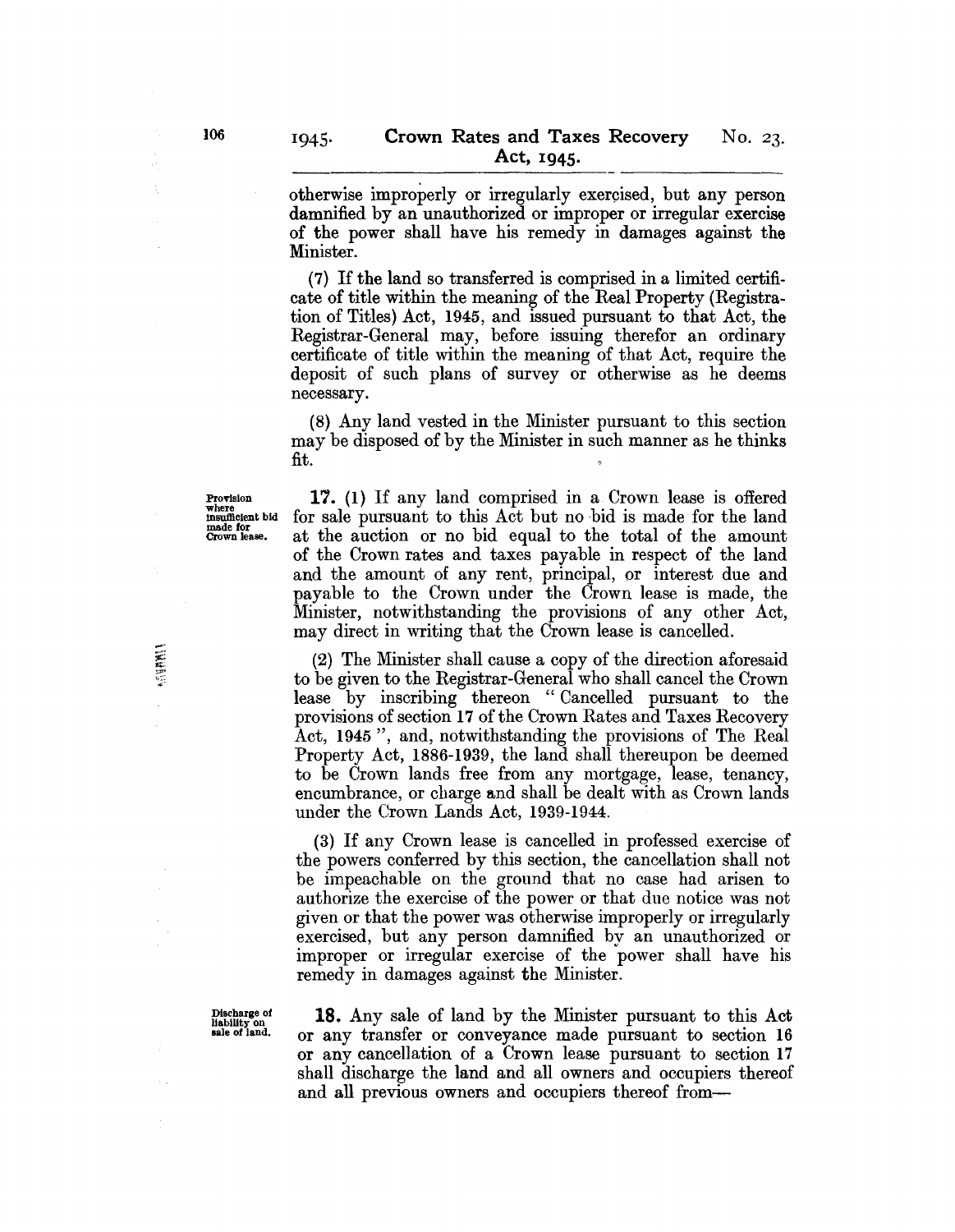- (a) all liability for payment to any Crown rating or taxing authority of any Crown rates or taxes payable in respect of the land at the time of the sale, transfer, conveyance or cancellation, as the case may be ;
- $(b)$  all liability to any municipal council or district council for rates or other moneys due to the council for any purpose which at the time of the sale, transfer, conveyance, or cancellation, as the case may be, were a charge upon the said land or which were otherwise recoverable pursuant to any Act by the council in respect of the said land ;
- (c) all liability for payments. of any rent, principal, or interest due and payable to the Crown at the time of the sale or cancellation, as the case may be, under any Crown lease in which the land is comprised.

19. The provisions of this Act shall be construed as being in Saving provision. addition to and not in substitution for the provisions of any other Act providing for the recovery of Crown rates or taxes or the recovery of rates or other amounts payable to municipal councils or district councils or the recovery of any rent, principal or interest payable under any Crown lease and, subject to the provisions of section 18, any powers of any Crown rating or taxing authority or of any municipal counci1 or district council to take any proceedings under any other Act for the recovery of any Crown rates or taxes or other rates or other amounts and any powers under any other Act for the recovery of any such rent, principal or interest, shall not be limited or affected by the provisions of this Act.

**20.** Any reference in this Act to any mortgage, lease, tenancy, encumbrance, or charge shall include a reference to any mortgage, lease, tenancy, encumbrance or charge in favour of the Crown, the Government of the State, or any instrumentality, branch or department of the said Government.

In the name and on behalf of His Majesty, I hereby assent to this Bill.

C. W. M. NORRIE, Governor.

Application of Act to Crown mortgages, etc.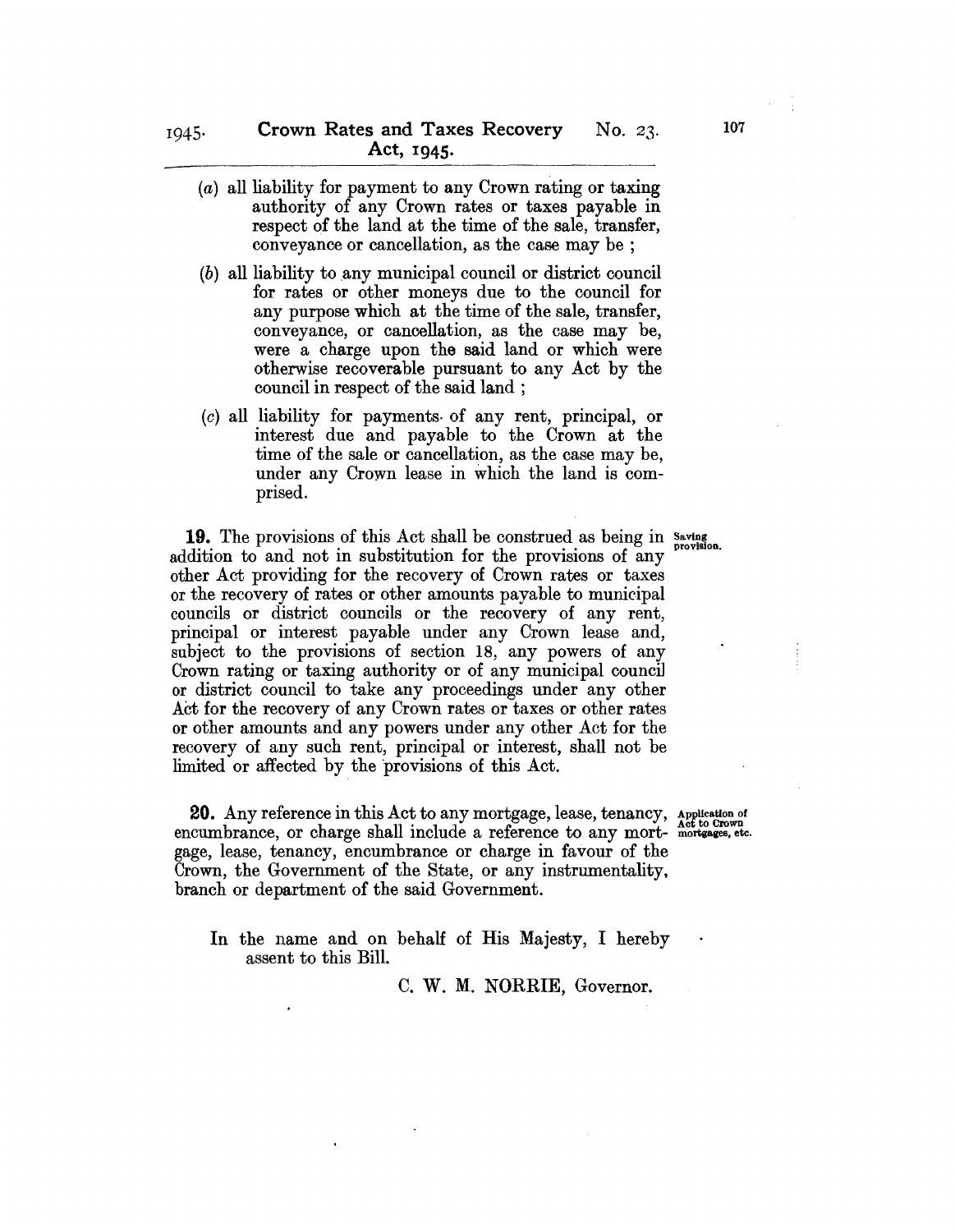# **THE** SCHEDULE.

#### FORM No. 1.

#### *Notice requiring Payment of Groum Rates and Taxes under the Groum Rate8 and Taxe8 Recovery Act,* 1945.·

The several registered proprietors or persons appearing by the last memorial in the office of the Registrar.General to be seised of the fee simple respectively of or to be the registered proprietors respectively of Grown leases granted in respect of the several pieces of land described in the fourth column of the schedule hereto, and the persons appearing in the Register Book or by memorial in the office of the Registrar-General to have respectively an estate or interest in such land, and whose names appear in the first column of the said schedule.

#### Take notice that-

- 1. Default has been made in the payment to the *[state Grown rating or taxing authority to which rates or taxes are payable]* of a rate *(or* tax) imposed pursuant to the *[state Act under which rate or tax is imposed]* in respect of the several pieces of land described in the fourth column of the schedule hereto, and the said default has continued in respect of each separate piece of land since the date in the second column of the schedule hereto set opposite the description of that piece of land;
- 2. The total amount owing in respect of such rates *(or* taxes) in respect of each piece of land is in the third column of the schedule hereto set opposite the description of that piece of land;
- 3. Payment of these amounts representing rates *(or* taxes) is hereby required; and
- 4. In default of payment thereof, the said several pieces of land will be offered for sale by public auction after the expiration of three months from the date hereof at a time appointed by the Minister of Lands.

The pieces of land in respect of which the rates *(or* taxes) specified in the third column of the schedule hereto are owing are those severally described in the fourth column of the said schedule and set opposite the respeotive amounts so specified.

#### Dated the day of , 19

Director of Lands.

SCHEDULE HEREINBEFORE REFERRED TO.

| Names of Registered<br>Proprietors or<br>Owners, and also of<br>all other Persons<br>having an estate or<br>interest in the land. | Date since<br>which the<br>default has<br>continued. | Amount owing showing<br>separately the amount<br>owing as rates or taxes<br>to different Crown<br>rating or taxing<br>authorities. | Description of<br>the several<br>pieces of land<br>referred to. | Tenure on<br>which the<br>land is<br>held. |
|-----------------------------------------------------------------------------------------------------------------------------------|------------------------------------------------------|------------------------------------------------------------------------------------------------------------------------------------|-----------------------------------------------------------------|--------------------------------------------|
|                                                                                                                                   |                                                      |                                                                                                                                    |                                                                 |                                            |
|                                                                                                                                   |                                                      |                                                                                                                                    |                                                                 |                                            |
|                                                                                                                                   |                                                      |                                                                                                                                    |                                                                 |                                            |